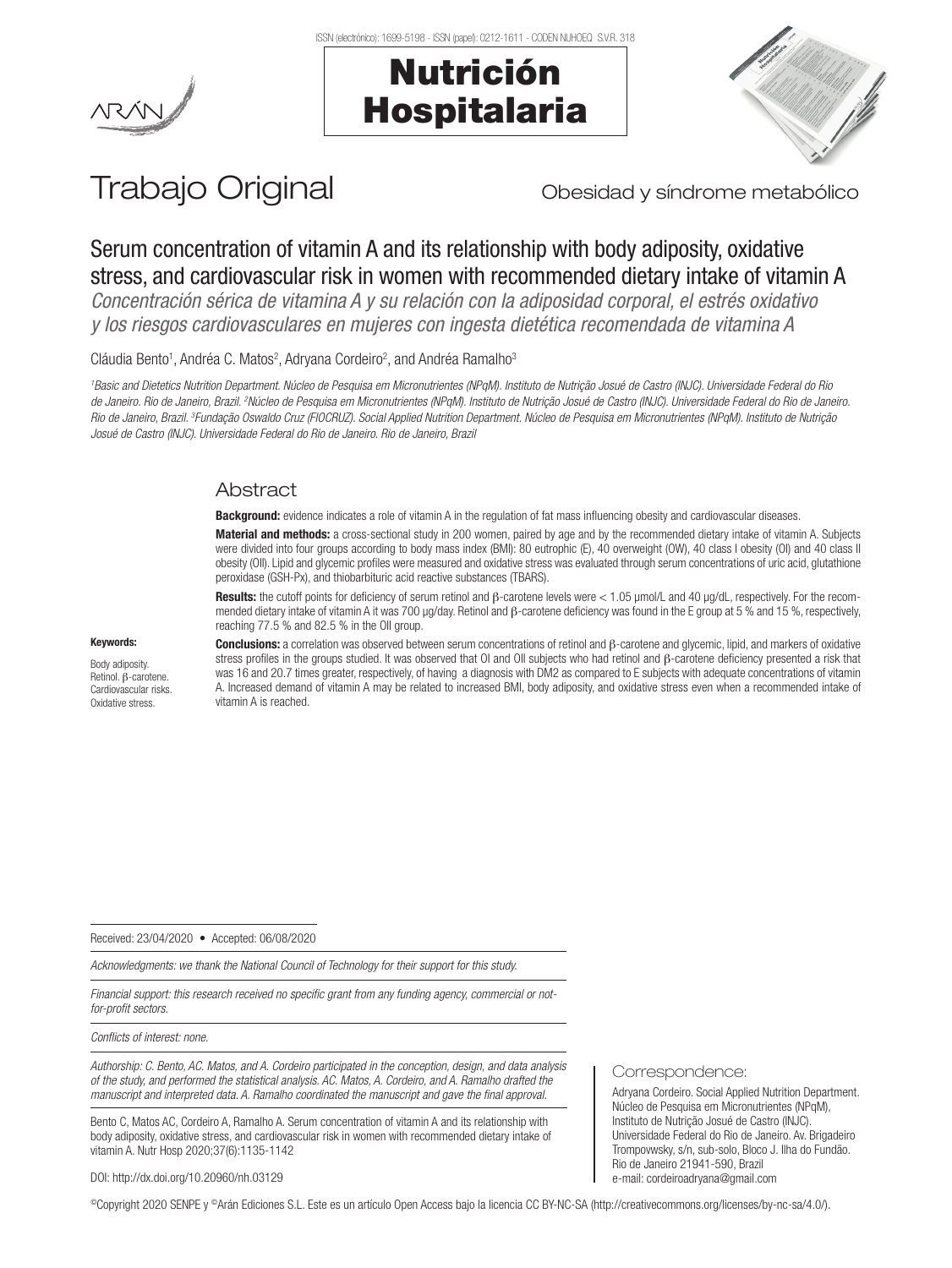#### Resumen

Introducción: la evidencia indica un papel de la vitamina A en la regulación de la masa grasa que influye en la obesidad y las enfermedades cardiovasculares.

Material y métodos: estudio transversal con 200 mujeres emparejadas por edad y por la ingesta dietética de vitamina A recomendada. Se dividieron en cuatro grupos según el índice de masa corporal (IMC): 80 eutróficas (E), 40 con sobrepeso (OW), 40 con obesidad de clase I (OI) y 40 con obesidad de clase II (OII). Se midieron los perfiles lipídicos y glucémicos y se evaluó el estrés oxidativo a través de las concentraciones séricas de ácido úrico, glutatión-peroxidasa (GSH-Px) y sustancias reactivas del ácido tiobarbitúrico (TBARS).

Resultados: los puntos de corte para la deficiencia de las concentraciones séricas de retinol y caroteno fueron de 1,05 µmol/L y 40 q/dL, respectivamente. Para la ingesta dietética recomendada de vitamina A fue de 700 g/día. Se encontró deficiencia de retinol y caroteno en el grupo E, del 5 % y 15 %, respectivamente, alcanzando un 77,5 % y 82,5 % en el grupo OII.

Palabras clave:

Adiposidad corporal. Retinol. β-caroteno. Riesgos cardiovasculares. Estrés oxidativo.

Conclusiones: se observó correlación entre las concentraciones séricas de retinol y caroteno y los perfiles glucémico, lipídico y de marcadores de perfiles de estrés oxidativo en los grupos estudiados. Se observó que los sujetos con OI y OII que tenían deficiencia de retinol y caroteno presentaban un riesgo 16 y 20,7 veces mayor, respectivamente, de ser diagnosticados de DM2 en comparación con los E con concentraciones adecuadas de vitamina A. El aumento de la demanda de vitamina A puede estar relacionado con el aumento del IMC, la adiposidad corporal y el estrés oxidativo, incluso cuando se alcanza la ingesta recomendada de vitamina A.

#### INTRODUCTION

Obesity is a disease of rising prevalence and is considered one of the major public health issues in modern society. Over the last 20 years female obesity showed a rise in its prevalence with values that ranged from 8 to 16.9 % (1). It is estimated that 65 % of the world's population live in countries where overweight and obesity kill more people than malnutrition (2).

Obesity predisposes to non-transmissible chronic diseases, which greatly impacts on health conditions in the economically active population. An increase in body mass index (BMI) may lead to congestive heart failure, pulmonary embolism, thromboembolism and diabetes mellitus type 2 (DM2) in a 20 times greater proportion, significantly increasing the risk of death from cardiovascular diseases (3).

Evidence points to the involvement of vitamin A in the regulation of fat mass, demonstrating that vitamin A deficiency (VAD) brings about an increase in the recruitment of pre-adipocytes to become adipocytes, inhibition of apoptosis, and reduction in adaptive thermogenesis (4,5). In addition to these occurrences, there are findings in the literature that show that the higher the BMI, the lower the serum concentrations of vitamin A, suggesting that VAD may contribute to an increase in obesity (6,7).

The negative association between retinol and BMI has been described in literature (8), with an important role of vitamin A on body adiposity (9). Minor serum concentrations of retinol and carotenoids have been verified in individuals with obesity when compared to eutrophic individuals, although no significant difference has been statistically found in the dietary intake of sources of these nutrients as calculated by food surveys (10,11). Thus, the higher serum vitamin A inadequacy associated with increased BMI may also be attributed to an increased metabolic use of this nutrient against oxidative stress, to which individuals with higher body adiposity (12-14) are more exposed.

Considering that the association between serum vitamin A inadequacy and body adiposity, decreased antioxidant capacity, and increased cardiovascular risk factors has been widely discussed, the present study aims to investigate the nutritional status

of vitamin A and its relation with these risk factors in women showing different BMI ranges and recommended dietary intake of vitamin A.

#### MATERIAL AND METHODS

This is an analytical, cross-sectional study in adult women scheduled for nutritional care in a Nutrition Ambulatory at the Municipal Health Center of the city of Rio de Janeiro in the period from January 2016 to October 2018. All women who met inclusion criteria were invited to participate in the study. The research was previously approved by the Research Ethics Committee of *Hospital Universitário Clementino Fraga Filho* of the Federal University of Rio de Janeiro (Protocol of Research nº 011/05).

After the initial approach and clarifications about the goals and procedures of the study, all the women who agreed to participate in the study gave a formal authorization by signing an informed consent form, thus joining the first stage of the research that comprised an anthropometric assessment and a food intake survey.

The inclusion criteria were: female gender (aged 20-59 years), any ethnicity and social class, scheduled for nutritional care at the Health Unit. The following exclusion criteria were applied in the first phase of the research: women with inadequacy of vitamin A intake (evaluated in the first phase of the research), pregnant women and/or nursing mothers, liver diseases except non-alcoholic liver disease, malabsorptive syndromes, acute infection, alcoholism, kidney insufficiency, HIV carriers, cancer, and use of vitamin A supplements over the last 6 months.

After the first phase the sample was divided into 4 groups according to BMI range (15): eutrophic group (E), overweight group (OW), obesity class I group (OI), and obesity class II (OII) group.

#### SAMPLE SIZE

A sample size calculation was performed on the basis of the study that estimated the prevalence of Brazilian adults with inade-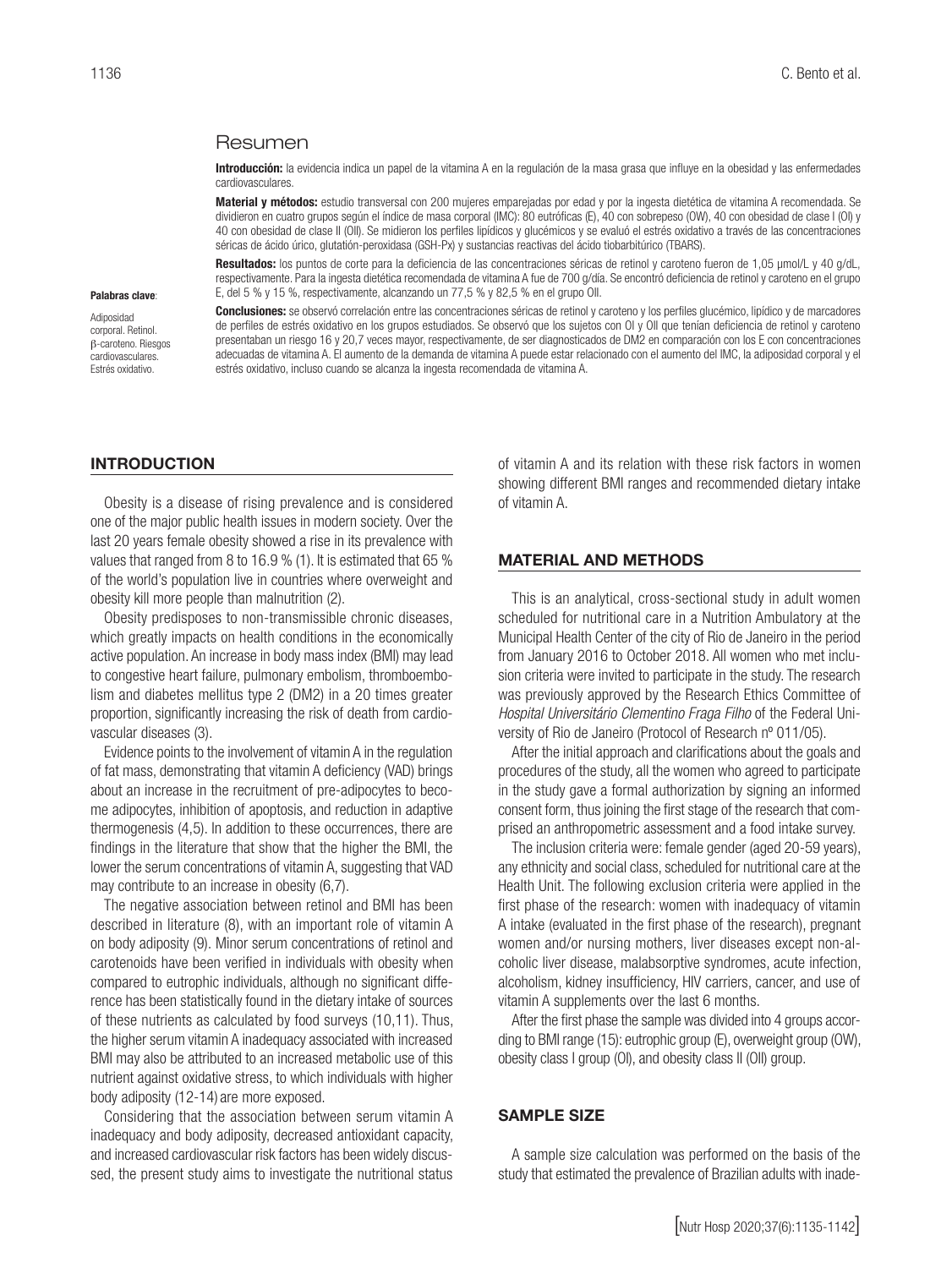quate intake of micronutrients (POF 2008-2009), which demonstrated an elevated inadequacy of vitamin A intake in women at about 78.5 % in the urban and rural areas studied (16). In relation to these findings, the prevalence of adequacy was 21.5 %.

To obtain a sample size with 95 % confidence interval, considering an adequacy prevalence of 21.5 % with a sampling error of 6 %, 155 women with a recommended dietary intake of vitamin A, according to the Institute of Medicine (17) would be needed at the end of the research. Based on this calculation, attendance, evaluated in a period of 18 months, considering the average weekly attendance in the six months prior to the present research, was 1,080 women (Fig. 1).

#### ANTHROPOMETRIC MEASURES

In this stage of the research, the weight and height of the women participating in the study were measured and their BMI was calculated according to the cutoff points recommended by WHO (18). Additionally, waist circumference (WC) was measured using a cutoff of  $> 80$  cm for women, as proposed by the International Diabetes Federation (IDF) (19).

#### FOOD FREQUENCY QUESTIONNAIRE FOR VITAMIN A

Women involved in the study were asked separately to recall all the dishes, snacks, or other foods eaten in the previous 24 hours prior to the survey, regardless of whether the food was eaten inside or outside the house. During data collection, each woman was prompted to make sure that no meal or snack was forgotten. Next, a detailed list of all the ingredients of the dishes, snacks, or other foods mentioned in the reported consumed foods were collected from each woman via an



#### Figure 1.

Flow chart describing participant recruitment for the study.

interview. The study participants were then asked to recall how many days they had consumed each of the 15 locally available vitamin A-rich foods in the past seven days (20). During the training of data collectors, it was stressed that small quantities of food, smaller than 1 tablespoon, should be excluded. This was important as foods eaten in amounts smaller than the aforementioned threshold would not contribute significantly to nutrient adequacy but would however inflate the score. A minimum consumption of 1 tablespoon of food was better correlated with adequacy probability (20). Food frequency questions were double-coded and entered into a custom-built spreadsheet, which calculated the overall mean daily intake of vitamin A using the vitamin A content of foods as published in the Table published by the *Instituto de Nutrición de Centro América y Panamá* (INCAP) (21). Portion size was assessed using the Photographic Atlas of Food Portion Sizes (22).

Vitamin A intake was compared to the values of daily intake recommended by the Institute of Medicine in 2001. The cutoff point adopted for the recommended dietary intake of vitamin A was 700 ug/day.

A month after the first procedure the totality of women participating in the first stage of the study were again scheduled to receive information about their nutritional diagnosis, including their intake of vitamin A, in addition to the relevant dietary guidelines. Women who had reached the recommended dietary intake of this vitamin were invited to follow through the previously established research protocol and, to this end, they were instructed to visit for a blood draw after fasting for 12 hours.

In the second phase of the research only women who showed the recommended dietary intake of vitamin A were included in accordance with the results of the food intake survey conducted in the previous phase.

#### BIOCHEMICAL MEASURES OF VITAMIN A AND DIAGNOSIS OF NIGHT BLINDNESS (NB)

The nutritional status of vitamin A was assessed according to biochemical and functional parameters. For the biochemical assessment of vitamin A, serum concentrations of retinol and β-carotene were quantified by high-performance liquid chromatography with ultraviolet detector (HPLC-UV), and the following cutoff points were used:  $<$  1.05  $\mu$ mol/L and 40  $\mu$ g/dL to indicate inadequacy of retinol and β-carotene, respectively (23,24).

In the functional assessment of the nutritional status of vitamin A, the presence of NB was investigated through an interview standardized by the World Health Organization (WHO) (25).

- The interview was composed of the following questions:
	- 1. Do you have difficulty to see during the day?
- 2. Do you have difficulty to see in low light or at night?
- 3. Do you have NB?

Cases of NB were considered when the answer to question 1 was "No" and, at least, one answer to questions 2 or 3 was "Yes". If the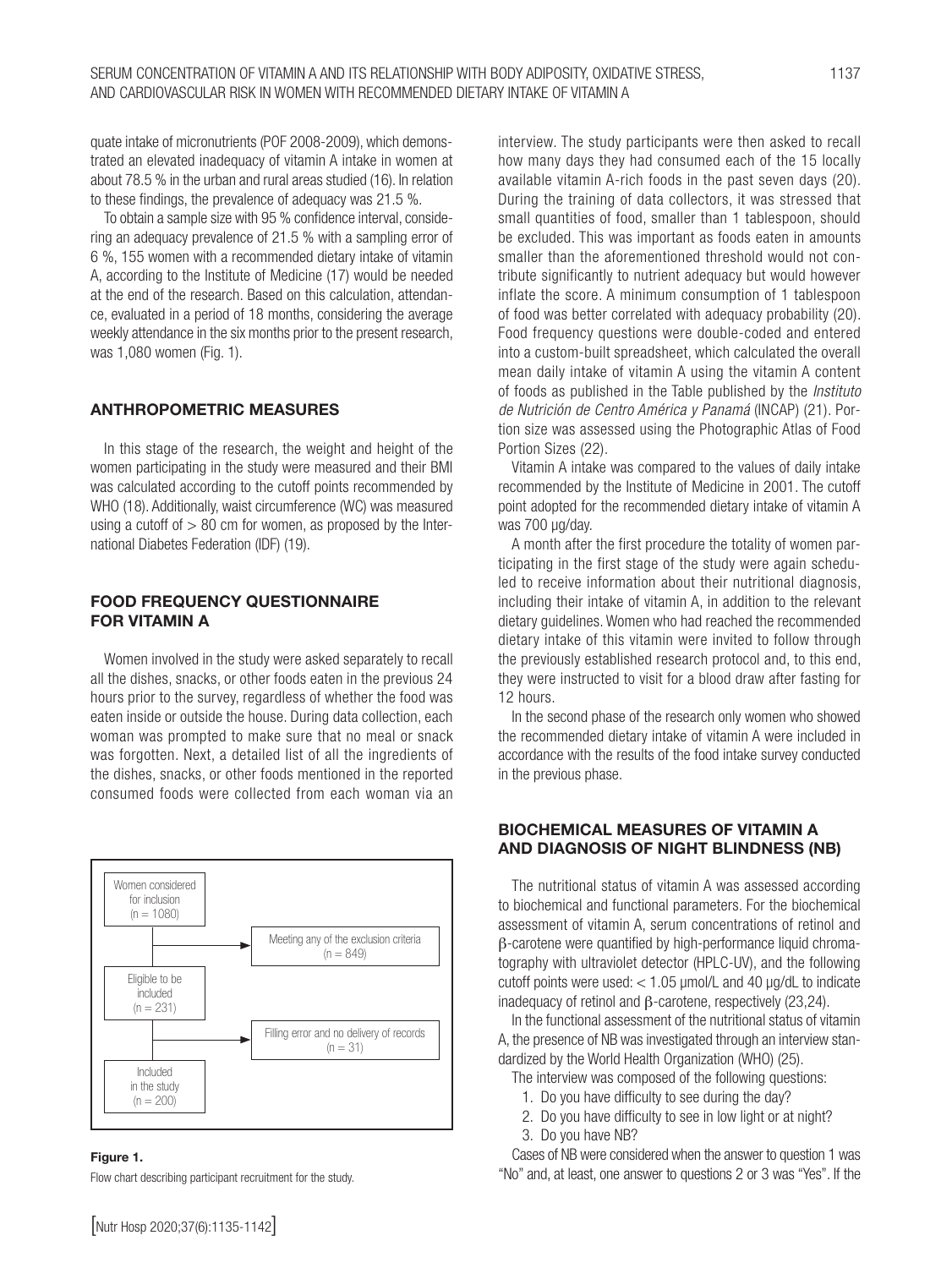subject interviewed had any ophthalmic problem corrected by glasses or contact lens, she was asked about her ability to see with them.

### DIAGNOSIS OF DM2

The diagnosis of DM2 took place in accordance with the American Diabetes Association (ADA) (26) guidelines previously endorsed by the Brazilian Society of Diabetes (*Sociedade Brasileira de Diabetes*), which classifies the levels of blood glucose into ≥ 126 mg/dL (fasting) or  $> 200$  mg/dL (one-off).

#### OTHERS BIOCHEMICAL MEASURES

For biochemical evaluation, a blood sample was obtained by venipuncture after a 12-h fast period. Laboratory tests were conducted to evaluate: lipid profile [total cholesterol, triglycerides, high-density lipoprotein cholesterol (HDL-c), low density lipoprotein cholesterol (LDL-c)], and the following concentrations were considered normal values: total cholesterol < 200 mg/dL; triglycerides < 150 mg/dL; HDL-c > 50 mg/dL; LDL-c < 200 mg/dL (27). Determinations of triglycerides, total cholesterol, and HDL-c were performed by the enzymatic colorimetric method. Reagents for these biochemical evaluations were purchased from Labtest Diagnóstica S.A., Minas Gerais, Brazil. The LDL-c fraction was determined in accordance with Friedewald's formula. Serum concentrations of glutathione peroxidase (GSH-Px) (28) and thiobarbituric acid reactive substances (TBARS, nmol/L) (29,30) were assessed, and serum concentrations of uric acid (mg/dL) for enzymatic reactions were analyzed through spectrophotometry (31).

#### STATISTICAL ANALYSIS

In the statistical analysis, the measures of central tendency and dispersion were calculated and expressed as means and standard deviations for clinical, dietary, and biochemical variables. We used the analysis of variance (ANOVA) and the Bonferroni test for multiple comparisons. Pearson's correlation coefficient was applied for serum concentrations of retinol and β-carotene with variables related to markers of oxidative stress. Odds ratios were estimated to evaluate the strength of the association between serum concentrations of retinol and β-carotene with biochemical, clinical, and anthropometric variables, as well as the association of inadequacy of serum concentrations of both micronutrients according to BMI ranges. The significance level adopted was 5 %  $(p < 0.05)$ . The statistical analysis was performed using the Statistical Package for the Social Sciences (SPSS) for Windows, version 17.

### **RESULTS**

The sample comprised 200 adult women, 80 women in the eutrophic group (E), 40 in the overweight group (OW), 40 in the obesity class I group (OI), and 40 in the obesity class II (OII) group, according to their BMI classification (18). The general characteristics of the sample are shown in table I.

According to biochemical and functional indicators, an increase in the inadequacy of the nutritional status of vitamin A was observed as BMI increased. Proportions of 5 % and 15 % of retinol and β-carotene deficiencies were found, respectively, in the E group,

| <b>Variable</b>              | E           |           | <b>OW</b>   |           | O <sub>1</sub> |           | OII         |           | p          |
|------------------------------|-------------|-----------|-------------|-----------|----------------|-----------|-------------|-----------|------------|
|                              | <b>Mean</b> | <b>SD</b> | <b>Mean</b> | <b>SD</b> | <b>Mean</b>    | <b>SD</b> | <b>Mean</b> | <b>SD</b> |            |
| Clinical                     |             |           |             |           |                |           |             |           |            |
| Age (years)                  | 53          | 2.2       | 52          | 2.1       | 53             | 2.3       | 54          | 2.5       | 0.831      |
| BMI (kg/m <sup>2</sup> )     | 22.8        | 1.1       | 27.3        | 1.1       | 33.0           | 0.8       | 37.4        | 2.6       | $0.003*$   |
| WC (cm)                      | 79.3        | 6.1       | 112.3       | 10.2      | 120.3          | 9.5       | 120.3       | 9.5       | $0.005*$   |
| Dietary                      |             |           |             |           |                |           |             |           |            |
| Intake of vitamin $A(\mu q)$ | 795.17      | 49.95     | 781.53      | 34.52     | 756.66         | 33.73     | 732.20      | 26.02     | 0.065      |
| Biochemical                  |             |           |             |           |                |           |             |           |            |
| TBARS                        | 1.32        | 0.28      | 1.93        | 0.43      | 2.28           | 0.41      | 2.64        | 0.31      | $0.001*$   |
| GSH-Px                       | 16.54       | 2.43      | 11.61       | 2.40      | 10.74          | 2.76      | 5.60        | 2.03      | $0.001**$  |
| Uric acid (mg/dL)            | 4.08        | 0.99      | 7.37        | 0.52      | 7.63           | 0.15      | 7.93        | 0.27      | $0.000**$  |
| $LDL-c$ (mg/dL)              | 156.8       | 28.9      | 220.5       | 46.4      | 236.4          | 35.8      | 244.1       | 25.2      | $0.001***$ |
| HDL-c (mg/dL)                | 44.9        | 7.8       | 42.1        | 4.3       | 40.6           | 3.5       | 35.9        | 2.9       | $0.003*$   |
| TG (mg/dL)                   | 139         | 14.1      | 164.1       | 9.3       | 187.4          | 27.6      | 227.3       | 27.6      | $0.004*$   |

Table I. Clinical, dietary, and biochemical variables in all the group of women with recommended intake of vitamin A according to BMI

*BMI: body mass index; WC: waist circumference; TBARS: thiobarbituric acid reactive substances; GSH-Px: glutathione peroxidase; LDL-c: high-density lipoprotein; HDL-c: low-density lipoprotein; TG: triglycerides. Analysis of variance (ANOVA), \*p < 0.01; \*\*p < 0.001.*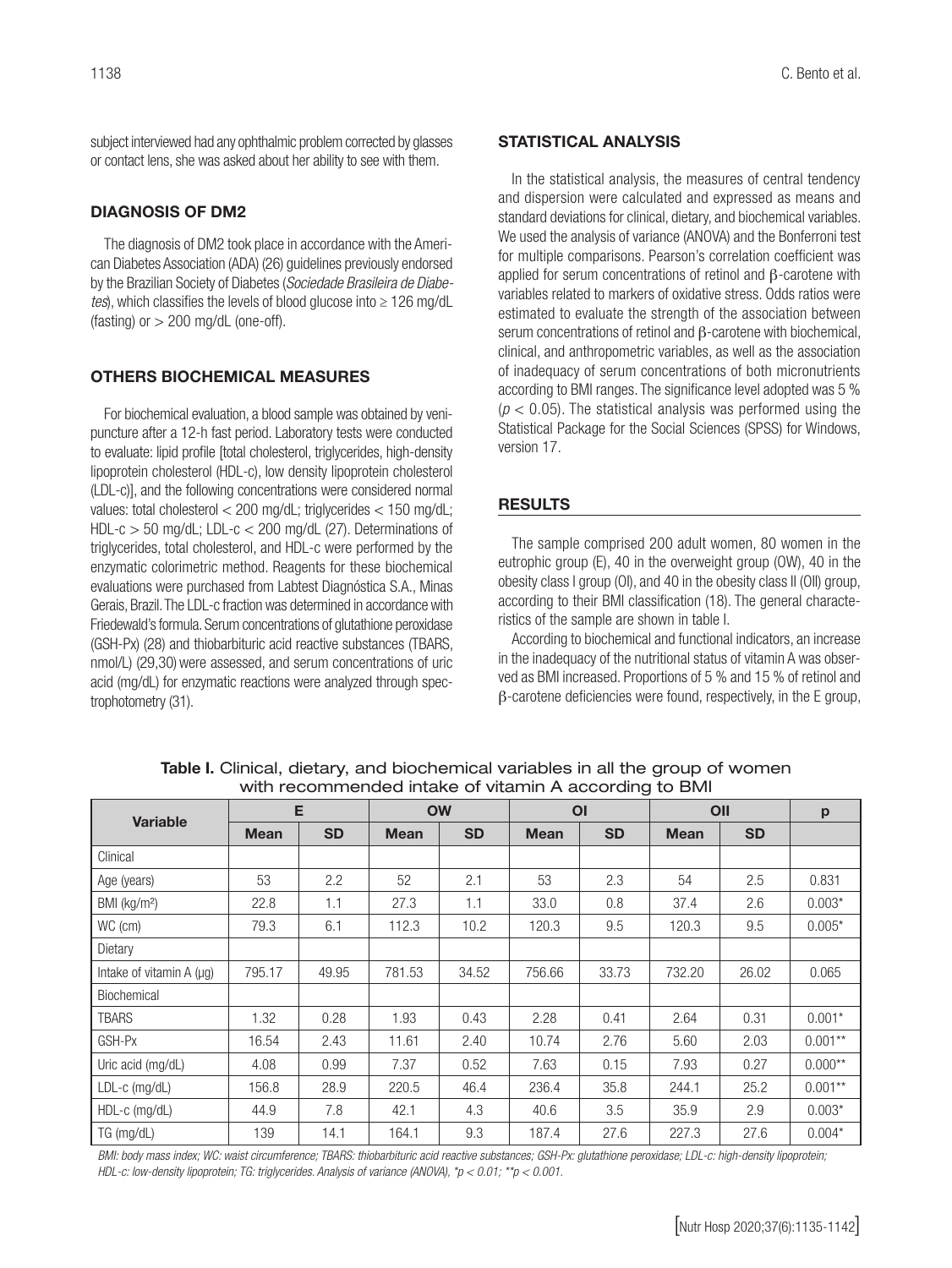reaching 42.5 % and 47.5 % in the OW group, 65 % and 75 % in the OI group, and 77.5 % and 82.5 % in the OII group.

Inadequate serum concentrations of retinol and β-carotene showed a positive association with increased BMI. However, the occurrence of serum retinol deficiency enhanced the chances of body adiposity in a greater proportion when this deficiency was compared to the body adiposity that occurs in the presence of β-carotene deficiency (Table II).

A negative correlation was observed between serum concentrations of retinol and β-carotene and markers of oxidative stress in the groups studied (Table III). β-carotene showed a moderate correlation with these markers but a strong correlation with TBARS levels in the women in class I and class II obesity groups (Table III).

As for parameters related to oxidative stress, we observed a rising exposure to high concentrations of TBARS and uric acid in women with retinol and β-carotene deficiencies when compared to women with adequate concentrations of vitamin A. Besides, the OII group stood out showing a chance of occurrence of high concentrations of TBARS that was 19.3 and 16.2 times greater, and of uric acid that was 16.2 and 16.0 times greater, respectively (Tables IV and V).

We observed a decrease in GSH-Px concentrations according to BMI among women with retinol and β-carotene deficiencies (Tables IV and V).

Women with inadequacy of serum retinol and β-carotene showed an increased chance of occurrence of DM2 diagnosis as BMI increased. The OII group is worth highlighting since in this group the inadequacy of serum retinol increased the chance of having a diagnosis of DM2 by 16 times, and the inadequacy of β-carotene by 20.7 times when compared to eutrophic women (Tables IV and V).

As for the assessment of the nutritional status of vitamin A according to the functional indicator, a significant difference was observed between groups ( $p < 0.001$ ). In the E group no case of NB was detected; however, the number of cases increased as BMI increased, reaching 7.5 % of women in the OW group  $(n = 3)$ , 17.5 % in the OI group  $(n = 7)$ , and 25 % in the OII  $\alpha$ roup (n = 10).

A significant negative correlation was found between serum concentrations of retinol and WC in the OW  $(r = -0.32)$ , OI  $((r = -0.56)$ and OII ( $r = -0.68$ ) groups, and  $\beta$ -carotene and WC in the OW  $(r = -0.46)$ , OI ( $r = -0.70$ ) and OII ( $r = -0.85$ ) groups, and a statistically significant difference was found between groups  $(p < 0.001)$ .

Women with inadequacy of retinol and β-carotene presented a high risk of increase in triglyceride levels and LDL-c levels as BMI increased, in addition to a reduction in serum HDL-c levels (Tables IV and V).

#### Table II. Association between inadequate serum concentrations of retinol (µmol/L) and β-carotene (µg/dL) according to BMI range

|                                        | OW/E' OR $\triangleleft$ |              | OI/E"           |              | OII/E"          |             |
|----------------------------------------|--------------------------|--------------|-----------------|--------------|-----------------|-------------|
| <b>Variables</b>                       |                          | 95 %* CI     | OR <sup>+</sup> | 95 %* CI     | OR <sup>+</sup> | $95 \%$ Cl  |
| Retinol<br>$(< 1.05$ $\mu$ mol/L)      | 14                       | $7.0 - 27.3$ | 35.3            | 17.6-68.8    | 65.4            | 32.7-127.53 |
| $\beta$ -carotene<br>$(< 40 \mu g/dL)$ | 5.1                      | $2.5 - 9.9$  | 17              | $8.5 - 24.6$ | 26.7            | 13.3-52.0   |

*OW/E': overweight/eutrophy; OI/E'': class I obesity/eutrophy; OII/E''': class I obesity/eutrophy; OR*♦*: odds ratio; 95% CI\*: 95 % confidence interval.* 

#### Table III. Correlation between serum concentrations of retinol and β-carotene and variables related to markers of oxidative stress in all the group of women with recommended intake of vitamin A

| <b>Variables</b>  | Е       |                  | <b>OW</b> |                  | ΟI      |                  | OII     |                  |
|-------------------|---------|------------------|-----------|------------------|---------|------------------|---------|------------------|
|                   |         | $\boldsymbol{p}$ |           | $\boldsymbol{p}$ |         | $\boldsymbol{p}$ |         | $\boldsymbol{p}$ |
| Retinol           |         |                  |           |                  |         |                  |         |                  |
| GSH-Px            | 0.72    | $< 0.001**$      | 0.80      | $< 0.001**$      | 0.88    | $< 0.001**$      | 0.86    | $< 0.001$ **     |
| Uric acid         | $-0.31$ | $0.005*$         | $-0.78$   | $< 0.001**$      | $-0.86$ | $< 0.001**$      | $-0.89$ | $< 0.001**$      |
| <b>TBARS</b>      | $-0.32$ | $0.004*$         | $-0.91$   | $< 0.001**$      | $-0.79$ | $< 0.001**$      | $-0.92$ | $< 0.001**$      |
| $\beta$ -carotene |         |                  |           |                  |         |                  |         |                  |
| GSH-Px            | 0.56    | $< 0.001**$      | 0.69      | $< 0.001**$      | 0.70    | $< 0.001**$      | 0.72    | $< 0.001$ **     |
| Uric acid         | $-0.34$ | $0.002*$         | $-0.58$   | $0.003*$         | $-0.64$ | $< 0.001**$      | $-0.70$ | $< 0.001$ **     |
| <b>TBARS</b>      | $-0.33$ | $0.003*$         | $-0.73$   | $< 0.001**$      | $-0.82$ | $< 0.001$ **     | $-0.82$ | $< 0.001$ **     |

*E: eutrophy; OI: class I obesity; OII': class II obesity; TBARS: thiobarbituric acid reactive substances; GSH-Px: glutathione peroxidase; Pearson's correlation, \*p < 0.01; \*\*p < 0.001.*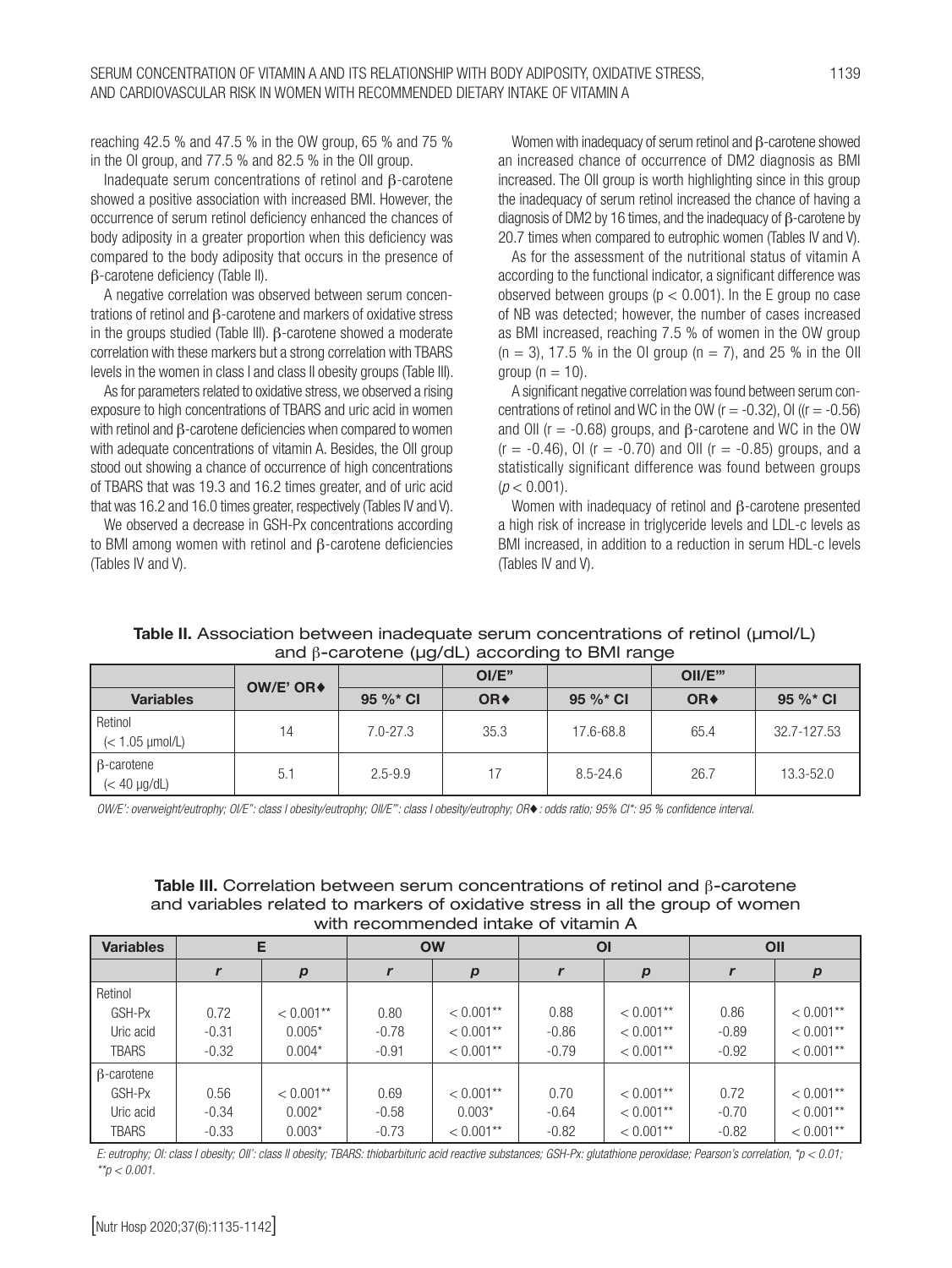#### Table IV. Association between serum retinol deficiency with inadequacy of uric acid, TBARS, GSH-Px, LDL-c, HDL-c, triglycerides, WC, and the presence of DM2, according to the groups studied

|                  | Retinol (< 1.05 µmol/L) |              |                 |              |                 |              |  |  |
|------------------|-------------------------|--------------|-----------------|--------------|-----------------|--------------|--|--|
| <b>Variables</b> | OW/E'                   | 95 %* CI     | OI/E"           | 95 %* CI     | OII/E"          | 95 %* CI     |  |  |
|                  | OR <sup>+</sup>         |              | OR <sup>+</sup> |              | OR <sup>+</sup> |              |  |  |
| Uric acid        | 10.1                    | $5.0 - 19.7$ | 10.7            | $5.3 - 20.8$ | 16.2            | $8.1 - 31.5$ |  |  |
| <b>TBARS</b>     | 11.1                    | $5.5 - 21.6$ | 13.5            | $6.7 - 26.3$ | 19.3            | $9.6 - 37.6$ |  |  |
| LDL-c            |                         | $3.5 - 13.7$ | 7.5             | $3.7 - 14.6$ | 11.5            | $5.7 - 22.4$ |  |  |
| GSH-Px           | 8                       | $4.0 - 15.6$ | 6.9             | $5.4 - 21.2$ | 5.7             | $5.8 - 22.8$ |  |  |
| TG               | 8.5                     | $4.2 - 16.6$ | 11.5            | $5.7 - 22.4$ | 15              | $7.5 - 29.2$ |  |  |
| HDL-c            | 7.4                     | $3.7 - 14.4$ | 9.6             | $4.8 - 18.7$ | 10.5            | $5.2 - 20.4$ |  |  |
| DM <sub>2</sub>  | 12                      | $6.0 - 23.4$ | 16.2            | $8.1 - 31.5$ | 16              | $8.0 - 31.2$ |  |  |
| WC               | 5.1                     | $2.5 - 9.9$  | 7.2             | $3.6 - 14.0$ | 8               | $4.0 - 15.6$ |  |  |

*OW/E': overweight/eutrophy; OI/E'': class I obesity/eutrophy; OII/E''': class II obesity/eutrophy; OR*♦*: odds ratio; 95 %\* CI: 95 % confidence interval; TBARS: thiobarbituric acid reactive substances; TG: triglycerides; LDL-c: high-density lipoprotein; GSH-Px: glutathione peroxidase; HDL-c: low-density lipoprotein; WC: waist circumference; DM2: diabetes mellitus type 2.*

Table V. Association between serum  $\beta$ -carotene deficiency with inadequacy of uric acid, TBARS, GSH-Px, LDL-c, HDL-c, triglycerides, WC, and presence of DM2, according to the groups studied

|                  | $\beta$ -carotene (< 40 µg/dL) |              |                 |              |                 |              |  |  |
|------------------|--------------------------------|--------------|-----------------|--------------|-----------------|--------------|--|--|
| <b>Variables</b> | OW/E'                          | 95 % Cl*     | $OI/E$ "        | 95 % Cl*     | OII/E'''        | 95 % Cl*     |  |  |
|                  | OR <sup>+</sup>                |              | OR <sup>+</sup> |              | OR <sup>+</sup> |              |  |  |
| Uric acid        | 7.7                            | $3.8 - 15.0$ | 15.2            | 7.6-29.6     | 16              | $8.0 - 31.2$ |  |  |
| <b>TBARS</b>     | 11.7                           | $5.8 - 22.8$ | 16              | $8.0 - 31.2$ | 16.2            | $8.1 - 31.5$ |  |  |
| $LDL-c$          | 8.1                            | $4.0 - 15.7$ | 9.2             | $4.6 - 17.9$ | 11.7            | 5.85-22.8    |  |  |
| GSH-Px           | 6                              | $3.0 - 11.7$ | 6               | $3.0 - 11.7$ | 5.2             | $3.6 - 14.0$ |  |  |
| TG               | 5.3                            | $2.6 - 10.3$ | 11              | $5.5 - 21.4$ | 12.8            | $6.4 - 24.9$ |  |  |
| HDL-c            | 3.5                            | $1.7 - 6.8$  | 3.9             | $1.9 - 7.6$  | 5.1             | $2.5 - 9.9$  |  |  |
| DM <sub>2</sub>  | 13.3                           | $6.6 - 25.9$ | 19.3            | $9.6 - 37.6$ | 20.7            | 10.35-40.3   |  |  |
| WC inadequacy    | 6.5                            | 3.2          | 8.1             | $4.0 - 15.7$ | 9.6             | $4.8 - 18.7$ |  |  |

*OW/E': overweight/eutrophy; OI/E'': class I obesity/eutrophy; OII/E''': class II obesity/eutrophy; OR*♦*: odds ratio; 95 % CI\*: 95 % confidence interval; TBARS: thiobarbituric acid reactive substances; TG: triglycerides; LDL-c: high-density lipoprotein; GSH-Px: glutathione peroxidase; HDL-c: low-density lipoprotein; DM2: diabetes mellitus type 2; WC: waist circumference.* 

The women in the OII group with inadequacy of serum retinol and β-carotene were 10.5 and 5.1 times more likely to present, respectively, serum HDL-c inadequacy when compared to those in the eutrophic group (Table V).

The chance of high serum triglyceride levels in women with inadequacy of retinol in the OI and OII groups was 11.5 and 15.0 times greater, respectively. However, in women with inadequacy of β-carotene in the same groups chances were 15.0 and 12.8 times greater, respectively (Table V).

#### **DISCUSSION**

The literature has suggested an inverse association between intake and serum concentrations of antioxidant nutrients such as vitamin A with the presence of obesity, DM2, and other cardiovascular risk factors (32-34).

Such a finding is consistent with the results presented here, as in our study an inverse relationship was found between increased BMI and changes in the nutritional status of vitamin A as assessed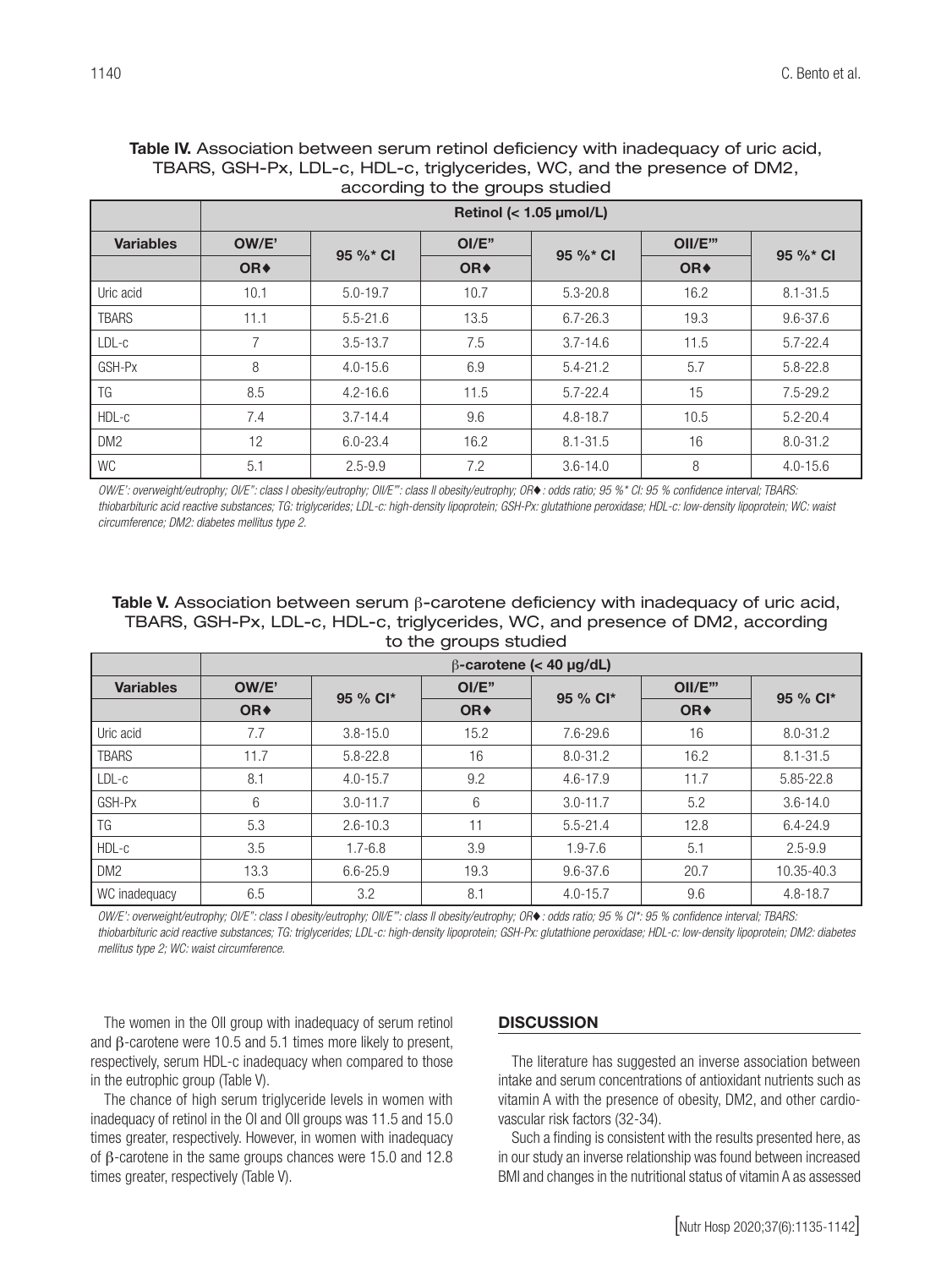by a decrease in serum concentrations of retinol and β-carotene, and the diagnosis of NB. Besides, this inverse relationship was also verified between glycemic profile and some cardiovascular risk factors and increased BMI.

Results showed that overweight and obese women presented a compromised biochemical and functional vitamin A profile when compared to eutrophic women despite having their dietary intake of vitamin A restricted to the quantities recommended. The inadequacy of this nutrient's nutritional status may be related to an increase in BMI and in body adiposity; consequently, the nutritional requirements of vitamin A may be greater than established by current recommendations.

The present study corroborated the findings of other scientific studies (35,36) that reported a decrease in the serum concentrations of β-carotene as circulating retinol levels decreased, thus suggesting a greater mobilization of β-carotene for conversion to retinol, as β-carotene is recognized as the most powerful precursor of retinol (37). This finding is worth highlighting to the extent that the decrease in serum concentrations of β-carotene was associated with an increase in oxidative stress, as seen in the studies conducted by Shaker and co-workers (2011) and by Matos and co-workers (2012) (38,39), which show that this antioxidant can be diverted from other important functions, such as fighting oxidative stress, in order to keep an adequate nutritional status of retinol (40). Therefore, it is important to maintain serum retinol concentrations for preserving the function of β-carotene as antioxidant.

Individuals with DM2 present high levels of oxidative stress with an increase in the production of free radicals (29). Hyperglycemia, excess of free fatty acids, and insulin resistance in these individuals generate adverse metabolic events in endothelial cells, impairing their function (41). In this study, most diabetic women had VAD. In this sense, adequate serum concentrations of nutrients with antioxidant function, such as vitamin A, may contribute to preventing or reducing exposure to oxidative stress, thus minimizing endothelial dysfunction or even potential atherosclerotic issues.

The analysis of the lipid profile, considering the same BMI range in which women with inadequacy of serum retinol and β-carotene were compared to women with adequacy of these nutrients, showed greater chances of having high concentrations of triglycerides and LDL-c, and a reduction in serum HDL-c levels. These results point to an increased risk of cardiovascular diseases, which becomes progressively higher as BMI increases (42-44).

A cross-sectional study with 2,895 obese women showed that these individuals presented the smallest serum concentrations of carotenoids, these being inversely associated with LDL-c and serum concentrations of glucose and glycated hemoglobin, and positively associated with HDL-c, thus suggesting a relationship between glucose intolerance, increased activity of reactive oxygen species, and low concentrations of antioxidants (45).

Among cardiovascular risk factors, uric acid (46,47) stands out. As reported in the literature, hyperuricemia is strongly associated with insulin resistance and abnormal glucose metabolism (48,49). A study revealed that hyperuricemia increases the production of reactive oxygen species, inhibits the proliferation of pancreatic

Corroborating this finding, a cross-sectional study analyzed a database of 14,349 adults in the United States where concentrations of vitamin A were inversely associated with concentrations of uric acid (53), and the authors suggested that a change in the action of xanthine oxidase, which converts retinol into retinoic acid and xanthines into uric acid, justifies the changes seen in serum vitamin A levels and impacts uric acid levels.

Retinol and β-carotene deficiencies were associated with a reduction in concentrations of GSH-Px, aggravated with the increase in BMI. Studies show that a reduction in GSH-Px levels accompanies increased insulin resistance, hyperinsulinemia, dyslipidemia, and a worsening of the vitamin A nutritional status (54,55).

Aspects reported so far seem to demonstrate that body adiposity and obesity represent an important cause of depletion of vitamin A and may be considered an aggravating factor. This deficiency, in turn, seems to be related to oxidative stress and to some cardiovascular risk factors, thus forming the following metabolic cycle: VAD  $\rightarrow$  increase in body adiposity  $\rightarrow$  increase in the metabolic use of vitamin  $A \rightarrow VAD$ .

Given the limited number of studies relating obesity, DM2, and cardiovascular risk factors to vitamin A, in existing reports the consumption of this vitamin is invariably described as below daily recommendations. This study brings out an important aspect that needs to be valued as it contemplates individuals who have reached the recommended intake of vitamin A, and the relationship of this recommendation with the variables presented here.

The present study presents limitations among which we highlight the evaluation of food consumption. However, such limitation is present in studies using data from reports on consumption, particularly the issue of intake underestimation. We see no reason to believe under-reporting might have been different among the groups evaluated here.

#### **CONCLUSIONS**

The results showed that increased demand of vitamin A may be related to increased BMI, body adiposity, and oxidative stress even when the recommended intake of vitamin A is reached. Considering that retinol is a potent inhibitor of early-stage adipocyte differentiation, given its contribution to the metabolic regulation of adipose tissue, our findings suggest that the nutritional status of vitamin A should be closely monitored, and not measured to evaluate the recommended dietary intake.

#### **REFERENCES**

<sup>1.</sup> Ministério da Saúde. Sistema de Vigilância Alimentar e Nutricional (SISVAN); 2012. [Accessed March 23, 2019] Available at: http://<www.saude.gov.br/ nutricao